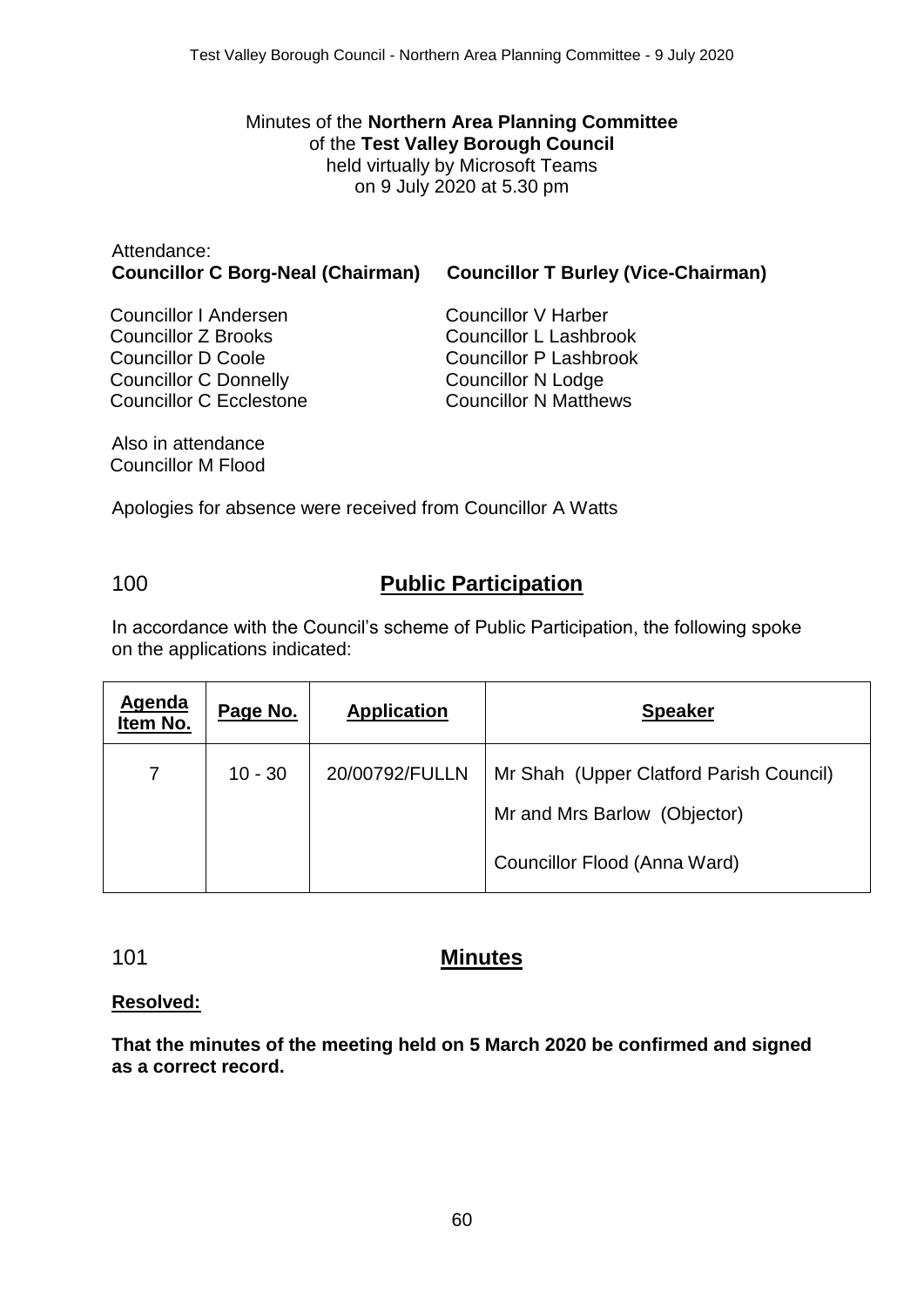## 102 **20/00792/FULLN**

| <b>APPLICATION NO.</b> | 20/00792/FULLN                                           |
|------------------------|----------------------------------------------------------|
|                        | <b>APPLICATION TYPE FULL APPLICATION - NORTH</b>         |
| <b>REGISTERED</b>      | 08.04.2020                                               |
| <b>APPLICANT</b>       | DC Li Builders                                           |
| <b>SITE</b>            | Land at Sam Whites Hill, Valley Rise, Upper Clatford,    |
|                        | SP11 7PS UPPER CLATFORD                                  |
| <b>PROPOSAL</b>        | Erection of six retirement dwellings, associated parking |
|                        | and hard and soft landscaping works                      |
| <b>AMENDMENTS</b>      |                                                          |
| <b>CASE OFFICER</b>    | Ms Katie Nethersole                                      |

**REFUSED for the reasons:**

- **1. Insufficient information has been provided in relation to waste water created from the proposed development to demonstrate that the development would achieve nutrient neutrality. Without this there would be an unreasonable likelihood of harm caused to the Solent's protected habitats and bird species. The development thereby conflicts with policies E5 and E8 of the Test Valley Borough Revised Local Plan 2016.**
- **2. The proposed development would have a harmful adverse impact on the significance and setting of the affected heritage assets. The proposed dwellings would alter the existing open, domestic character and appearance of the existing site as a walled garden and would therefore lose its historic and visual connection with Bury Hill Farmhouse. Bury Hill Farmhouse is a prominent building within the Conservation Area as such there would be unacceptable harm from the proposal upon these heritage assets. Furthermore, the proposal would harm the visual transition the site currently makes between the countryside and more developed parts of the conservation area. As such, the proposed development would be contrary to policies E1, E2 and E9 of the Test Valley Borough Revised Local Plan 2016.**
- **3. The proposed development would result in refuse collection arrangements that would not be safe or efficient and would not comply with the minimum drag distances in conflict with the guidance as set out in the Manual for Streets. The proposed development would therefore be contrary to policy T1 of the Test Valley Borough Revised Local Plan 2016.**
- **4. The application has not fully assessed the proposed development and its impact on the existing trees on site. As a result of the development would lead to a loss of important trees that make a significant contribution to the character and appearance of the site and its surroundings. As such the development would therefore conflict with policies E2 and E5 of the Test Valley Borough Revised Local Plan 2016.**